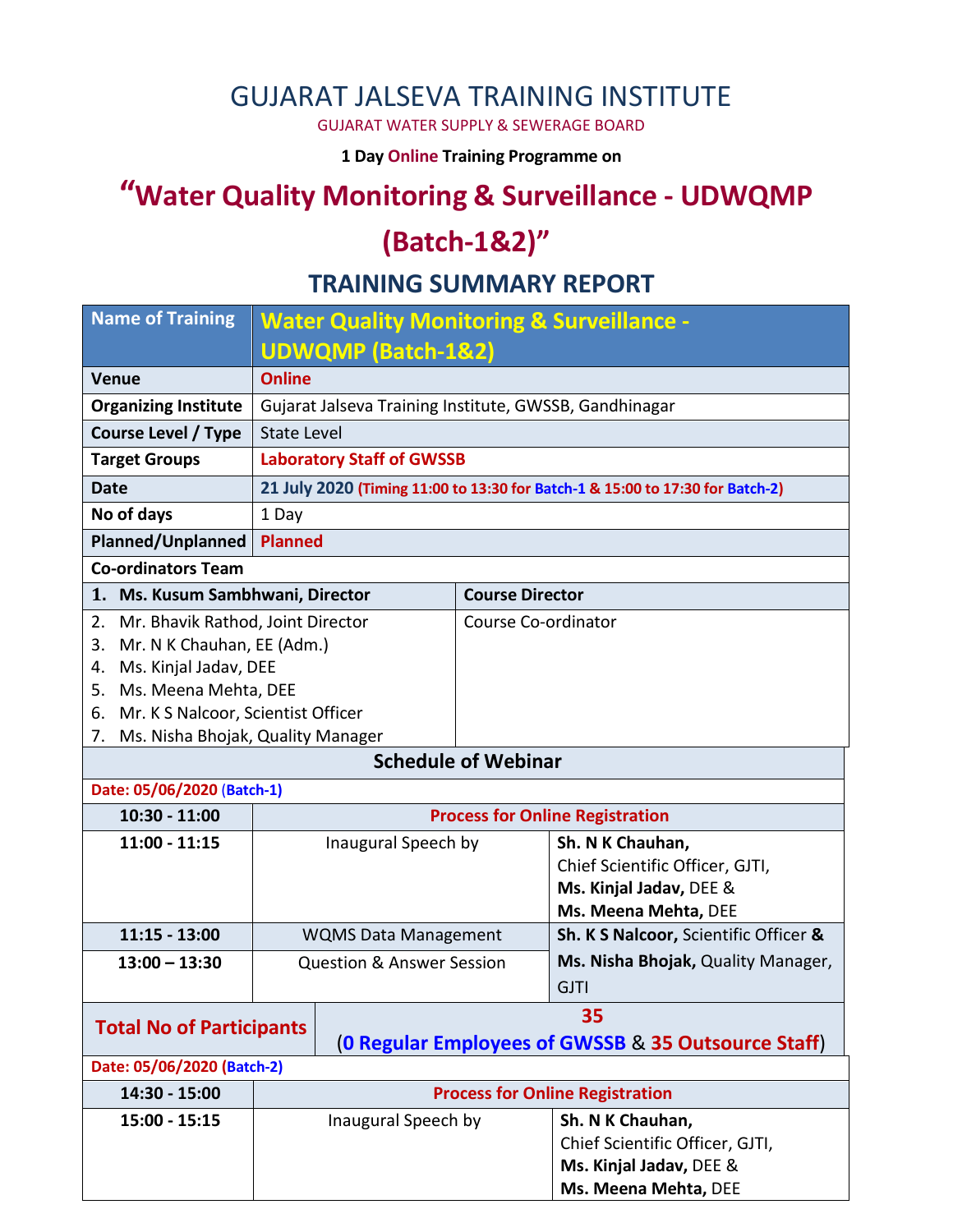| 15:15 - 17:00                   | <b>WQMS Data Management</b>          |  | Sh. K S Nalcoor, Scientific Officer &                     |
|---------------------------------|--------------------------------------|--|-----------------------------------------------------------|
| $17:00 - 17:30$                 | <b>Question &amp; Answer Session</b> |  | Ms. Nisha Bhojak, Quality Manager,                        |
|                                 |                                      |  | <b>GJTI</b>                                               |
| <b>Total No of Participants</b> |                                      |  | 40<br>(1 Regular Employees of GWSSB & 39 Outsource Staff) |

### **List of Employees (Outsource Staff) (Batch-1)**

| Sr.<br>No.   | <b>Name</b>                  | <b>Designation</b>       | <b>Office &amp; Place</b>       |
|--------------|------------------------------|--------------------------|---------------------------------|
| $\mathbf{1}$ | Aakash K Dhanwani            | <b>Computer Operator</b> | Taluka Lab Gandhidham           |
| 2            | Ajay R Pampaniya             | Chemist                  | Taluka Lab Mandvi               |
| 3            | Amrutlal Babubhai Bambhaniya | Micribiologist           | Taluka Lab Rajula               |
| 4            | Anil J Gondaliya             | Clerk cum Com. Oper.     | Taluka Lab Una                  |
| 5            | Ashish K Humbal              | Chemist                  | Taluka Lab Gandhidham           |
| 6            | <b>Bharat K Barad</b>        | Clerk cum Com. Oper.     | Dist. Lab Gir-Somnath (Veraval) |
| 7            | Chetan R Patel               | Clerk cum Com. Oper.     | Dist.Lab Bhavnagar              |
| 8            | Chiragdev I Vyas             | Chemist                  | Dist.Lab Bhavnagar              |
| 9            | Dharmendra Dayalal Gorani    | Chemist                  | Nakhatrana                      |
| 10           | Dhvaniben R Vala             | <b>Computer Operator</b> | Dist.Lab.Amreli                 |
| 11           | Dinesh G Sukhvani            | Chemist                  | Dist.Lab.Amreli                 |
| 12           | Harshidaben S Kheradiya      | Micribiologist           | Dist.Lab.Amreli                 |
| 13           | Jaypalsinh Hembha jadeja     | <b>Computer Operator</b> | Nakhatrana                      |
| 14           | Jitenbhai Nitinbhai Makwana  | Chemist                  | District Lab Bhuj (Kachchh)     |
| 15           | Kalpesh Khodavala            | <b>Computer Operator</b> | Taluka Lab Mandvi               |
| 16           | Kevin R Barad                | Chemist                  | Taluka Lab Una                  |
| 17           | Khetabhai Gelabhai Bagda     | <b>Computer Operator</b> | District Lab Bhuj (Kachchh)     |
| 18           | Khushali J Kashetiya         | Micribiologist           | Botad Dist. Lab                 |
| 19           | Kishan Chudasama             | Chemist                  | Taluka Lab Palitana             |
| 20           | Kishan M Dafda               | Clerk cum Com. Oper.     | Taluka Laboratory Bhachau       |
| 21           | Mahesh Naranbhai Chudasama   | Chemist                  | Taluka Lab Rajula               |
| 22           | Maheshbhai M Dihora          | LA                       | Dist.Lab Bhavnagar              |
| 23           | Manish Dharaiya              | <b>Computer Operator</b> | Taluka Lab Palitana             |
| 24           | Mayursinh S Rana             | Chemist                  | Taluka Laboratory Barwala       |
| 25           | Mukesh H Rana                | Chemist                  | Taluka Laboratory Bhachau       |
| 26           | Piyushbhai N Rajgor          | Computer Operator        | Taluka Lab Rapar                |
| 27           | Poonamben U Parmar           | Clerk cum Com. Oper.     | Taluka Laboratory Barwala       |
| 28           | Pradip M Solanki             | Chemist                  | Dist. Lab Gir-Somnath (Veraval) |
| 29           | Pratibha S Chauhan           | Micribiologist           | Dist. Lab Gir-Somnath (Veraval) |
| 30           | Pravinbhai K Chauhan         | Chemist                  | Taluka Lab Rapar                |
| 31           | Rahul Balubhai Kamaliya      | <b>Computer Operator</b> | Taluka Lab Rajula               |
| 32           | Ravi H Bhatt                 | Computer Operator        | Botad Dist. Lab                 |
| 33           | Sohini Rathod                | Micribiologist           | Taluka Lab Mandvi               |
| 34           | Tushar M Trivedi             | Chemist                  | Botad Dist. Lab                 |
| 35           | Vijaysinh Jatubha Chudasama  | Micribiologist           | District Lab Bhuj (Kachchh)     |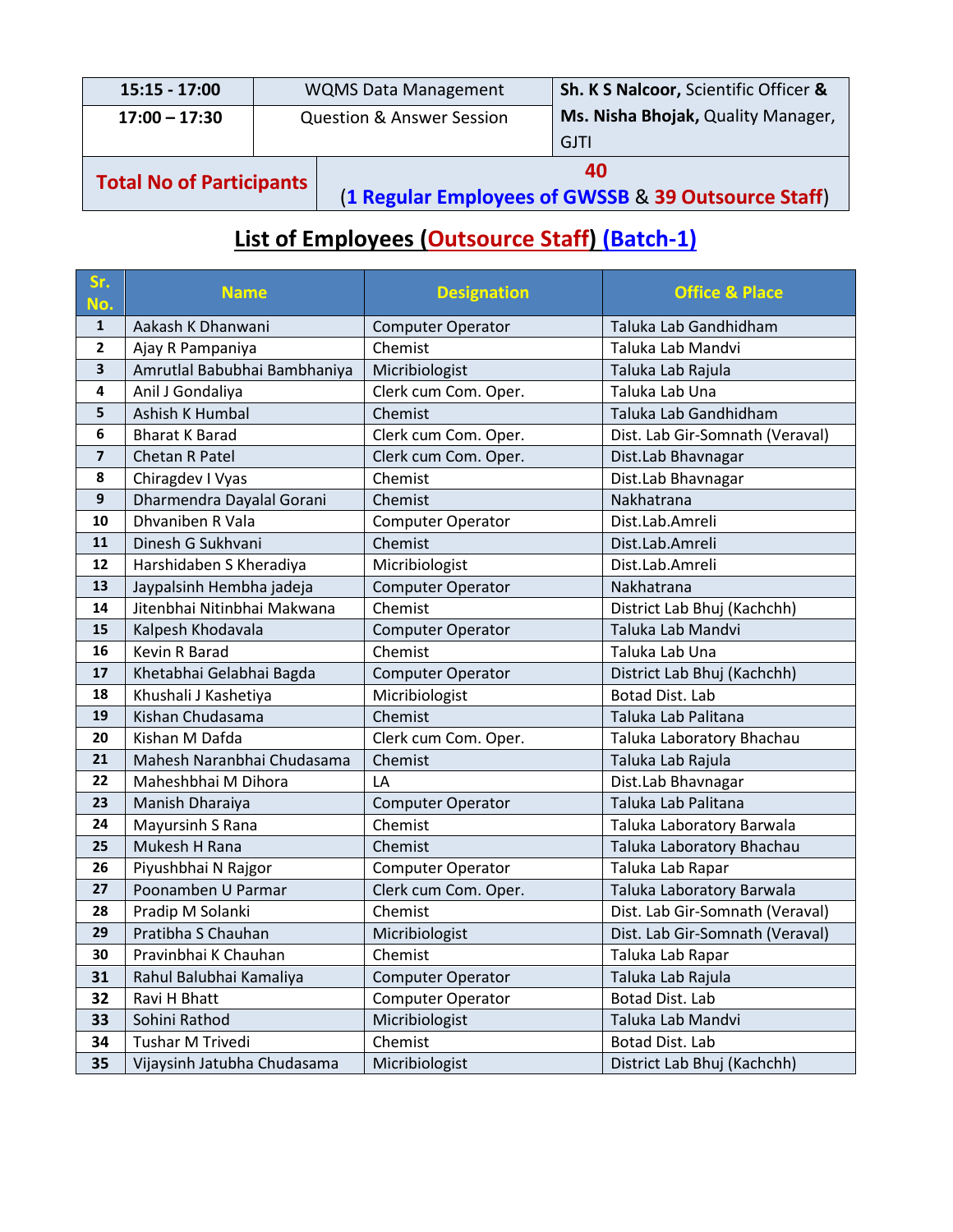## **List of Regular Employees of GWSSB (Batch-2)**

| No. | Sr. CPF Number    | <b>Name</b>           | <b>Designation</b> | <b>Office &amp; Place</b> |  |
|-----|-------------------|-----------------------|--------------------|---------------------------|--|
|     | <b>GWSSB 3756</b> | Bhupendrabhai A Mehta | J.S.A.             | Dist Lab Jamnagar         |  |

#### **List of Employees (Outsource Staff) (Batch-2)**

| Sr.<br>No.       | <b>Name</b>                   | <b>Designation</b>        | <b>Office &amp; Place</b>                     |
|------------------|-------------------------------|---------------------------|-----------------------------------------------|
| $\mathbf{1}$     | Akash R Jungi                 | Chemist                   | P.H.W. Division. G.W.S.& S.B Porbandar        |
| $\mathbf{2}$     | Akashkumar Jayantilal Patel   | <b>Computer Operator</b>  | Tl Dhrangadhra                                |
| 3                | <b>Amit M Patel</b>           | Chemist                   | Dist. Lab Surendranagar                       |
| 4                | Anand Rameshbhai Sakhiya      | Chemist                   | Taluka Lab Kalavad                            |
| 5                | Asiri Mahamadrafik Umarbhai   | Lab Assistant (Chemist)   | Tl Dhrangadhra                                |
| 6                | Bechar D Kavethiya            | <b>Computer Operator</b>  | Taluka Lab Limbdi                             |
| 7                | Bhavdip R Kansagara           | Chemist                   | Dist Lab Jamnagar                             |
| 8                | Chintan V Bhatt               | Chemist                   | District Lab Junagadh                         |
| $\boldsymbol{9}$ | Chirag Govindbhai Chohan      | <b>Computer Operator</b>  | Taluka Lab Kalavad                            |
| 10               | Chirag M Bavliya              | Microbiologist            | Taluka Lab Jasdan                             |
| 11               | Divya V Shankhalpara          | <b>Computer Operator</b>  | Dist Lab Jamnagar                             |
| 12               | Hardik S Ladola               | Chemist                   | Taluka Lab Jasdan                             |
| 13               | Jagdishgiri J Gauswami        | Chemist                   | Jetpur Lab                                    |
| 14               | Jayendra V Mehta              | Clerk Cum Com. Oper.      | P.H.E.L., Rajkot                              |
| 15               | Jaykar R Bhatt                | Microbiologist            | District Lab Junagadh                         |
| 16               | Jigneshkumar Jayantilal Patel | Microbiologist            | Tl Dhrangadhra                                |
| 17               | Kaushik H Sureliya            | Chemist                   | District Lab Devbhoomi-Dwarka                 |
|                  |                               |                           | (Khambhalia)                                  |
| 18               | Kinnari B Mehta               | Microbiologist            | Jetpur Lab                                    |
| 19               | Kuldeep Savseta               | Laboratory Attendent      | District Lab Morbi                            |
| 20               | Malde Dadubhai Jogal          | Clerk Cum Com. Oper.      | District Lab Morbi                            |
| 21               | Mehul B Chavda                | Chemist                   | P.H.E.L., Rajkot                              |
| 22               | Nidhi Y Kotak                 | Lab. Asst. (Micro)        | P.H.E.L., Rajkot                              |
| 23               | Nilesh D Bhogayata            | Clerk Cum Com. Oper.      | P.H.W. Division. G.W.S.& S.B Porbandar        |
| 24               | Paresh M Dharaviya            | Chemist                   | Dist Lab Jamnagar                             |
| 25               | Ravi B Pansuriya              | Microbiologist            | P.H.E.L., Rajkot                              |
| 26               | Rohit P Sakhija               | Clerk Cum Com. Oper.      | Taluka Lab Jasdan                             |
| 27               | Sagar R Sanchaniya            | Clerk Cum Com. Oper.      | District Lab Devbhoomi-Dwarka<br>(Khambhalia) |
| 28               | Sagar T Ghodasara             | Chemist                   | P.H.E.L., Rajkot                              |
| 29               | Sandip K Kanzariya            | Clerk Cum Com. Oper.      | Dist. Lab Surendranagar                       |
| 30               | Shailesh C Rathod             | Microbiologist            | P.H.W. Division. G.W.S.& S.B Porbandar        |
|                  |                               |                           | District Lab Devbhoomi-Dwarka                 |
| 31               | Shaktisinh D Jadeja           | Microbiologist            | (Khambhalia)                                  |
| 32               | Sunny M Bavarva               | Chemist                   | District Lab Morbi                            |
| 33               | Vijay R Parmar                | Microbiologist            | Dist. Lab Surendranagar                       |
| 34               | Vijay R Vaghela               | Microbiologist            | Taluka Lab Limbdi                             |
| 35               | Vipila V Bathvar              | Microbiologist            | Dist Lab Jamnagar                             |
| 36               | Vipul A Parmar                | Chemist                   | Taluka Lab Limbdi                             |
| 37               | Vishal K Bhatt                | Clerk Cum Com. Oper.      | Jetpur Lab                                    |
| 38               | Yashmitaben R Joshi           | Clerk Cum Com. Oper.      | District Lab Junagadh                         |
| 39               | Yogeshgiri H Gauswami         | <b>Sampling Assistant</b> | District Lab Morbi                            |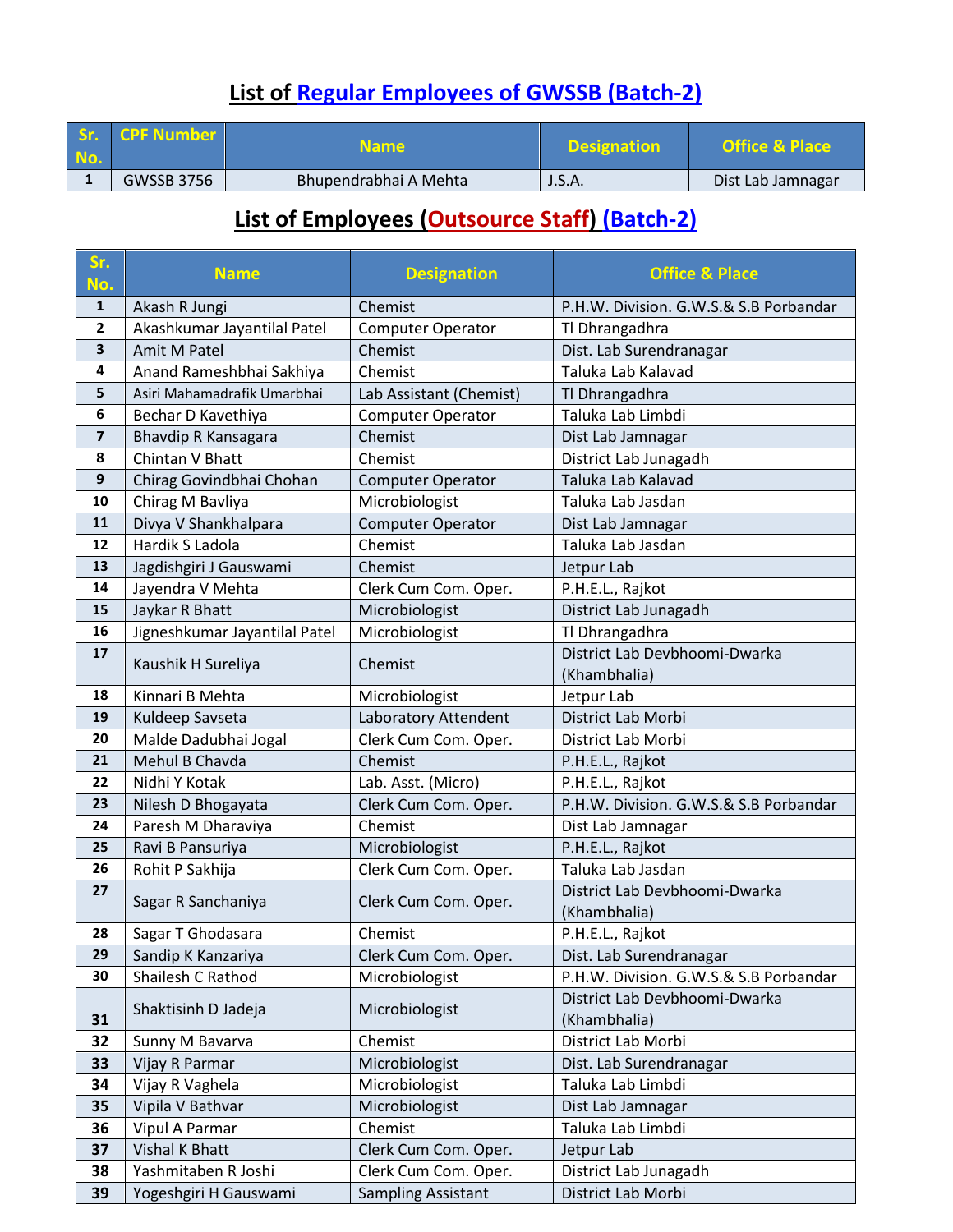#### **Photo Gallery**

1. Inaugural Speech by **Sh. N K Chauhan,** Chief Scientific Officer, GJTI



2. **Sh. K S Nalcoor,** Scientific Officer addressing the trainees through online application